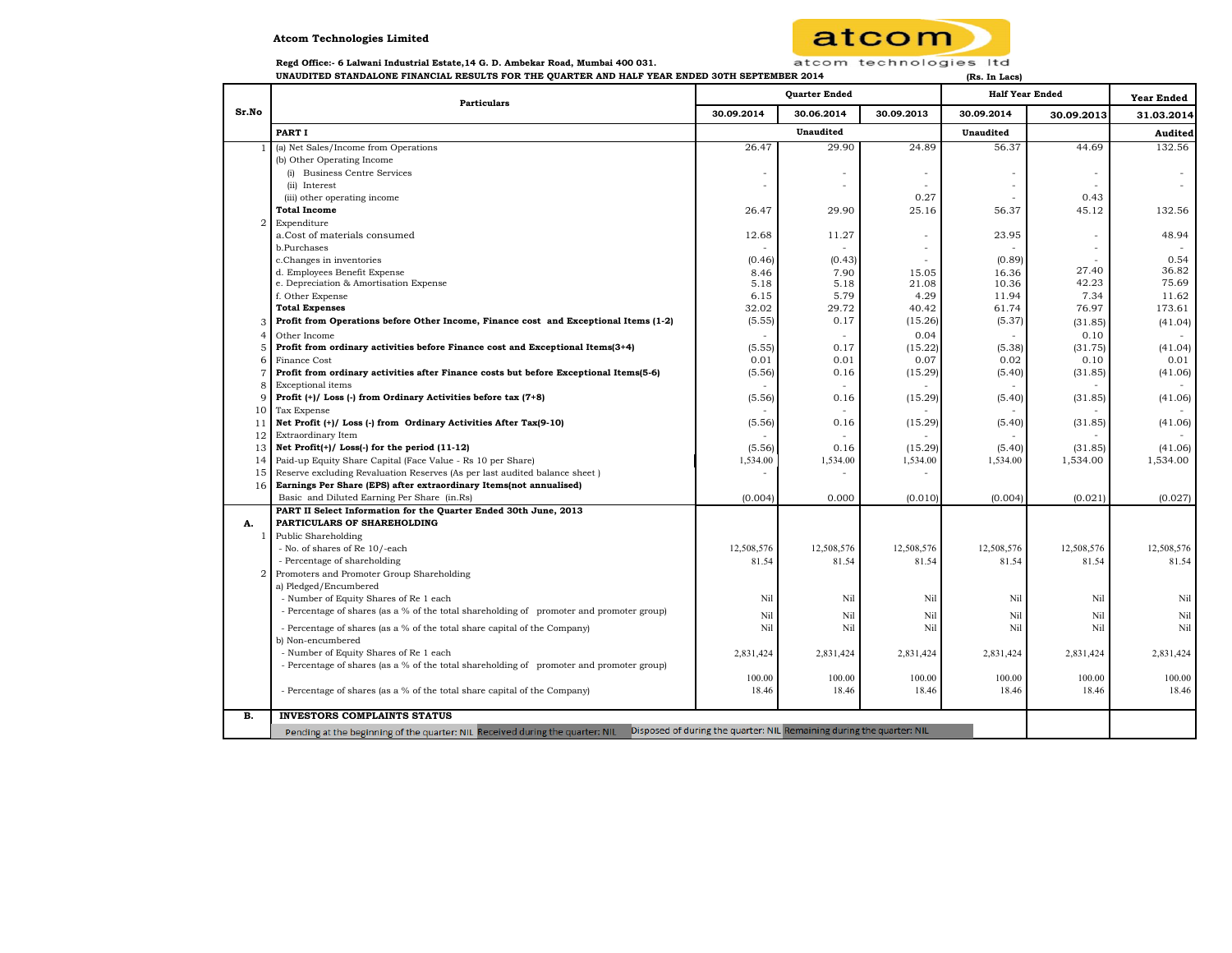|                  | Particulars                                                                | 30.9.2014                | 31.03.2014   |
|------------------|----------------------------------------------------------------------------|--------------------------|--------------|
|                  |                                                                            | (Unaudited)              | (Audited)    |
| A                | <b>EQUITY AND LIABILITIES</b>                                              |                          |              |
|                  |                                                                            |                          |              |
| $\mathbf{1}$     | <b>Shareholders' funds</b>                                                 |                          |              |
|                  | (a) Share capital                                                          | 3,045.27                 | 3,045.27     |
|                  | (b) Reserves and surplus                                                   | (15,639.01)              | (15, 633.61) |
|                  | (c) Money received against share warrants                                  |                          |              |
|                  |                                                                            |                          |              |
| 2                | Share application money pending allotment                                  |                          |              |
|                  |                                                                            |                          |              |
| 3 <sup>1</sup>   | <b>Non-current liabilities</b>                                             |                          |              |
|                  | (a) Long-term borrowings                                                   | 11,880.75                | 11,880.75    |
|                  | (b) Deferred tax liabilities (net)                                         | 650.18                   | 650.18       |
|                  | (c) Other long-term liabilities                                            |                          |              |
|                  | (d) Long-term provisions                                                   | $\overline{\phantom{a}}$ |              |
|                  |                                                                            |                          |              |
| 4                | <b>Current liabilities</b>                                                 |                          |              |
|                  | (a) Short-term borrowings                                                  |                          |              |
|                  | (b) Trade payables                                                         | 269.92                   | 272.92       |
|                  | (c) Other current liabilities                                              | 211.47                   | 212.57       |
|                  | (d) Short-term provisions                                                  | 146.71                   | 146.71       |
|                  |                                                                            |                          |              |
|                  | <b>TOTAL</b>                                                               | 565.29                   | 574.78       |
|                  |                                                                            |                          |              |
| B                | <b>ASSETS</b>                                                              |                          |              |
|                  |                                                                            |                          |              |
| $\mathbf{1}$     | Non-current assets                                                         |                          |              |
|                  | (a) Fixed assets                                                           |                          |              |
|                  | (i) Tangible assets                                                        | 183.84                   | 195.79       |
|                  | (ii) Intangible assets                                                     |                          |              |
|                  | (iii) Capital work-in-progress<br>(iv) Intangible assets under development |                          |              |
|                  | (v) Fixed assets held for sale                                             |                          |              |
|                  |                                                                            |                          |              |
|                  | (b) Non-current investments                                                | 0.97                     | 0.97         |
|                  | (c) Deferred tax assets (net)                                              |                          |              |
|                  | (d) Long-term loans and advances                                           | 322.11                   | 322.11       |
|                  | (e) Other non-current assets                                               |                          |              |
|                  |                                                                            |                          |              |
| $\boldsymbol{2}$ | <b>Current assets</b>                                                      |                          |              |
|                  | (a) Current investments                                                    |                          |              |
|                  | (b) Inventories                                                            | 6.02                     | 5.28         |
|                  | (c) Trade receivables                                                      | 52.03                    | 50.07        |
|                  | (d) Cash and cash equivalents                                              | 0.32                     | 0.56         |
|                  | (e) Short-term loans and advances                                          |                          |              |
|                  | (f) Other current assets                                                   |                          |              |
|                  |                                                                            |                          |              |
|                  |                                                                            |                          |              |
|                  | <b>TOTAL</b>                                                               | 565.29                   | 574.78       |

- 1990 - 1990 - 1990 - 1990 - 1991 - 1992 - 1993 - 1994 - 1994 - 1994 - 1994 - 1994 - 1994 - 1994 - 1994 - 199

## **STATEMENT OF ASSETS AND LIABILITIES AS ON ENDED 30TH SEPTMEBER,2014**